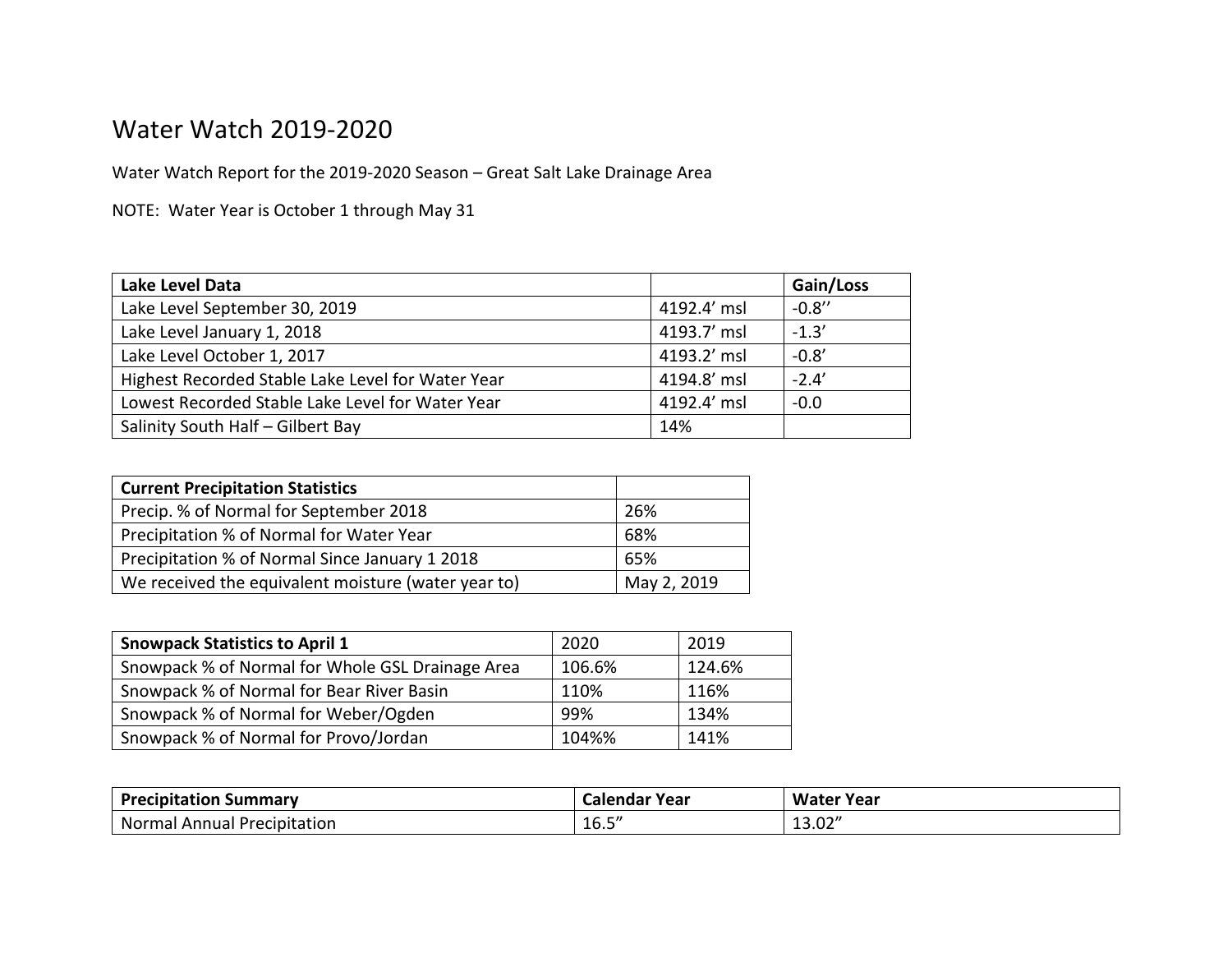| How Much Did We Receive              | /0.67'' | O E 1<br>⊥ ت.ن                     |
|--------------------------------------|---------|------------------------------------|
| Percentage Received Towards Our Goal | 46%     | 65%                                |
| How Short Did We End Up              | .8.83'' | <b>E</b> 1 <sup>11</sup><br>- 4.J± |

| Monthly Precp/Wind Summary | Normal  | Precip for | $%$ of | <b>Highest Gust</b> | <b>Note</b>                |
|----------------------------|---------|------------|--------|---------------------|----------------------------|
|                            | Precip. | Month      | Normal |                     |                            |
| October                    | 1.57''  | .82''      | 43%    | 64mph Oct. 17       | Dry                        |
| November                   | 1.4''   | 1.17''     | 84%    | 27mph Nov 11        | Late rebound               |
| December                   | 1.23''  | 1.59''     | 129%   | 43mph               | Great month                |
| January                    | 1.37''  | 1.78"      | 130%   | 83mph Jan 17        | Great month                |
| February                   | 1.25''  | 1.25''     | 100%   | 40mph Feb. 24       | Average                    |
| March                      | 1.91''  | 1.53''     | 85%    | 63mph March 7       | Below normal. 5.7          |
|                            |         |            |        |                     | magnitude earthquake March |
|                            |         |            |        |                     | 18. GSL Marina was in the  |
|                            |         |            |        |                     | epicenter zone             |
| April                      | 2.02"   | 0.26''     | 13%    | 60mph April 6       | Devastating month!         |
| May                        | 2.09''  | 0.40''     | 19%    | 70mph May 19        | Devastatingly dry!         |
| June                       | 0.77''  | 2.71''     | 352%   | 68mph June 13       | Stellar month! Record rain |
|                            |         |            |        |                     | fall for GSL Marina        |
| July                       | 0.72''  | 0.26''     | 36%    | 64mph July 27       | Very dry                   |
| August                     | 0.76''  | 0.1''      | 14%%   | 58mph Aug 25        | Horribly dry!              |
| September                  | 1.33''  | 0.19''     | 26%    | 62mph Sept. 8       | Very dry                   |

| <b>Strongest Gust Ever Recorded at GSL Marina</b> | 214mph on January 2005 |
|---------------------------------------------------|------------------------|
| Strongest Gust for 2019/2020 Water Year           | 83mph January 17       |
| Strongest Gust for 2018/19 Water Year             | 72mph February 4       |
| Strongest Gust for 2017/18 Water Year             | 80mph April 16         |
| Strongest Gust for 2017                           | 90mph June 12 2017     |
| Strongest Gust for 2016                           | 81mph Feb. 18          |